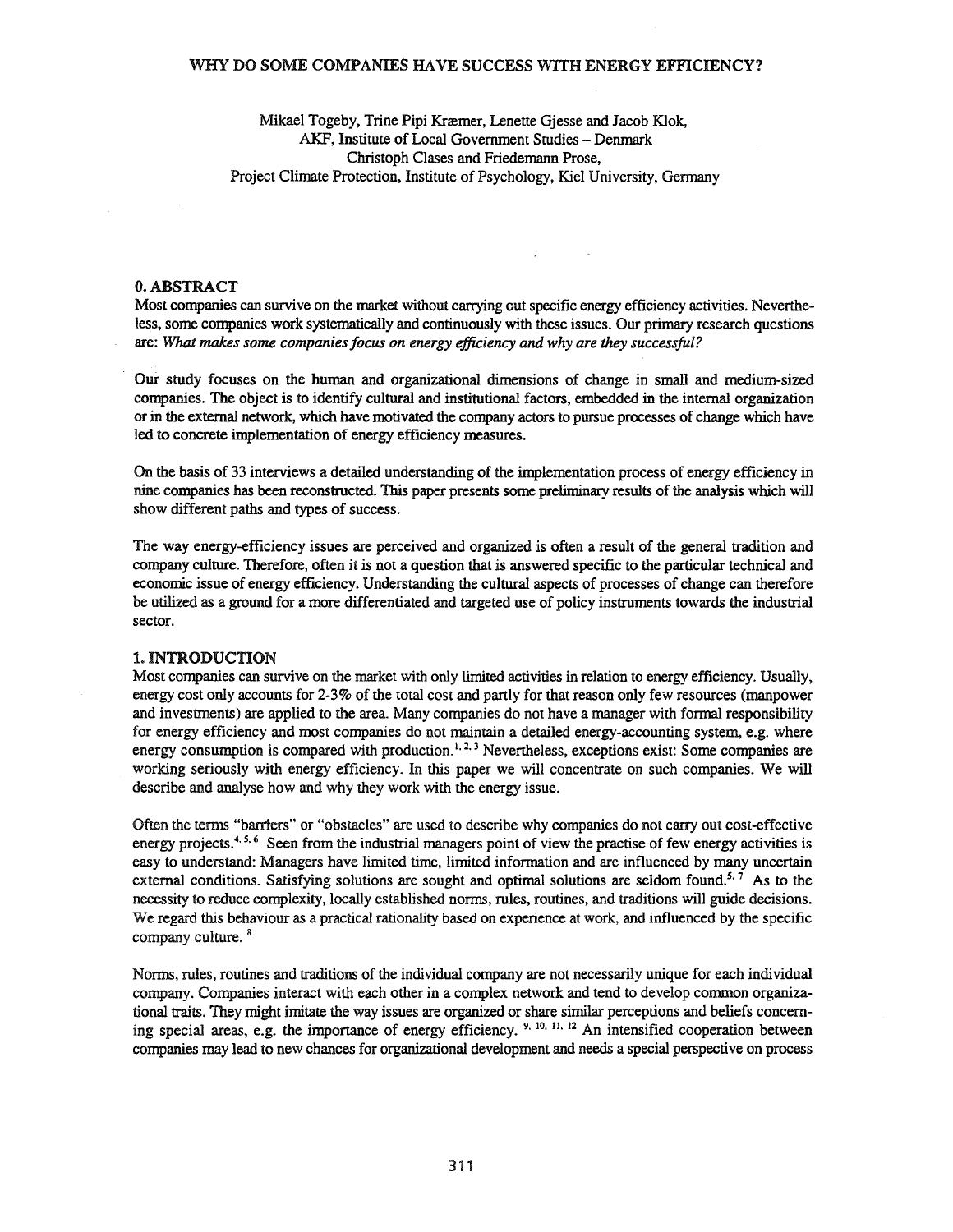design.<sup>13</sup>

From a policy point of view the challenge of industry is that the issue of energy efficiency is not really on the agenda in the companies. Small cost areas are often squeezed out of the agenda in favour of areas perceived as more central like e.g. preservation of market shares, strategic development of new products and compliance with mandated environmental or workforce safety control.<sup>5, 14</sup>

Kiefer et al.<sup>15</sup> and Morill<sup>14</sup> argue that economy and technology are not enough to make energy efficiency work. Without cultural factors like knowledge, beliefs and values technology will not work. From the perspective of participative social marketing<sup>16</sup> the heterogeneity of context variables should be addressed by the active involvement of the demand side of the energy market stressing processes of communication and persuasion to influence socially established belief-systems.

In this study, which is part of the InterSEE research project funded by the European Commission, we will concentrate on companies that have been working actively with energy efficiency and the objective is to understand and interpret the cultural factors that have made these particular companies focus on energy efficiency.

# 2. METHODOLOGICAL APPROACH

Within the research project a qualitative research strategy is being pursued. The main assumption of qualitative research is that "... *every human activity yet presupposes a certain understanding ofreality, each interaction* itself is to be looked upon as a process of interpretation and that these interactions and interpretations *constitute oursocial world".* <sup>17</sup> The approach chosen may be characterized by three decisive features: stressing of context, process orientation and intersubjectivity.

Firstly, we aim to describe the complexities of the organizational context that contributed to the different paths of successful implementation processes. Secondly, elements of process are specifically addressed as we study the implementation of energy efficiency as a social process and a development with different stages. Thirdly, in order to gain a detailed understanding, we focus on the interpretations and evaluations of the different actors involved. The project wants to identify and communicate the involved actors' subjective perception of the different steps of a particular implementation process and the significance of the different actors involved.

The research methodology is related to Grounded Theory<sup>18, 19</sup>, i.e., models will be based on the experience of those actors involved inside and outside the companies.

# 2.1. Framework

We have developed a semi-structured interview concept based on two dimensions: Time and actors. The distinctions between different stages of an implementation process and different levels of actors serve as the two key dimensions for pre-structuring the empirical data and preparing the analysis. The two dimensions are shown in figures 1 and 2.

The first dimension represents the development of the processes from the time before the initiation to the stage of continuation. The distinction between the respective phases is ideal-typical and does not indicate that real processes are so simple. Implementation can fail and stop at any of the suggested stages or fall back to earlier stages. However, the distinction provides a framework to conceptualize the investigation of trajectories of implementation processes in relation to the specific and often changing involvement of actors from different levels.

The second dimension concerns the different actors involved in the process. The internal company factors can be separated into the level of individual actors and the level of interaction of formal and informal groups within the companies (e.g. departments, project teams). At the level of individual actors we distinguish between the decision-makers (DM) and the change managers (CM) as those being held responsible for the energy-efficiency activities in everyday practice and coordinating the implementation. We call the actors who are involved in the practical realization ofthe implementation change agents (CA). In some cases two or more functions are served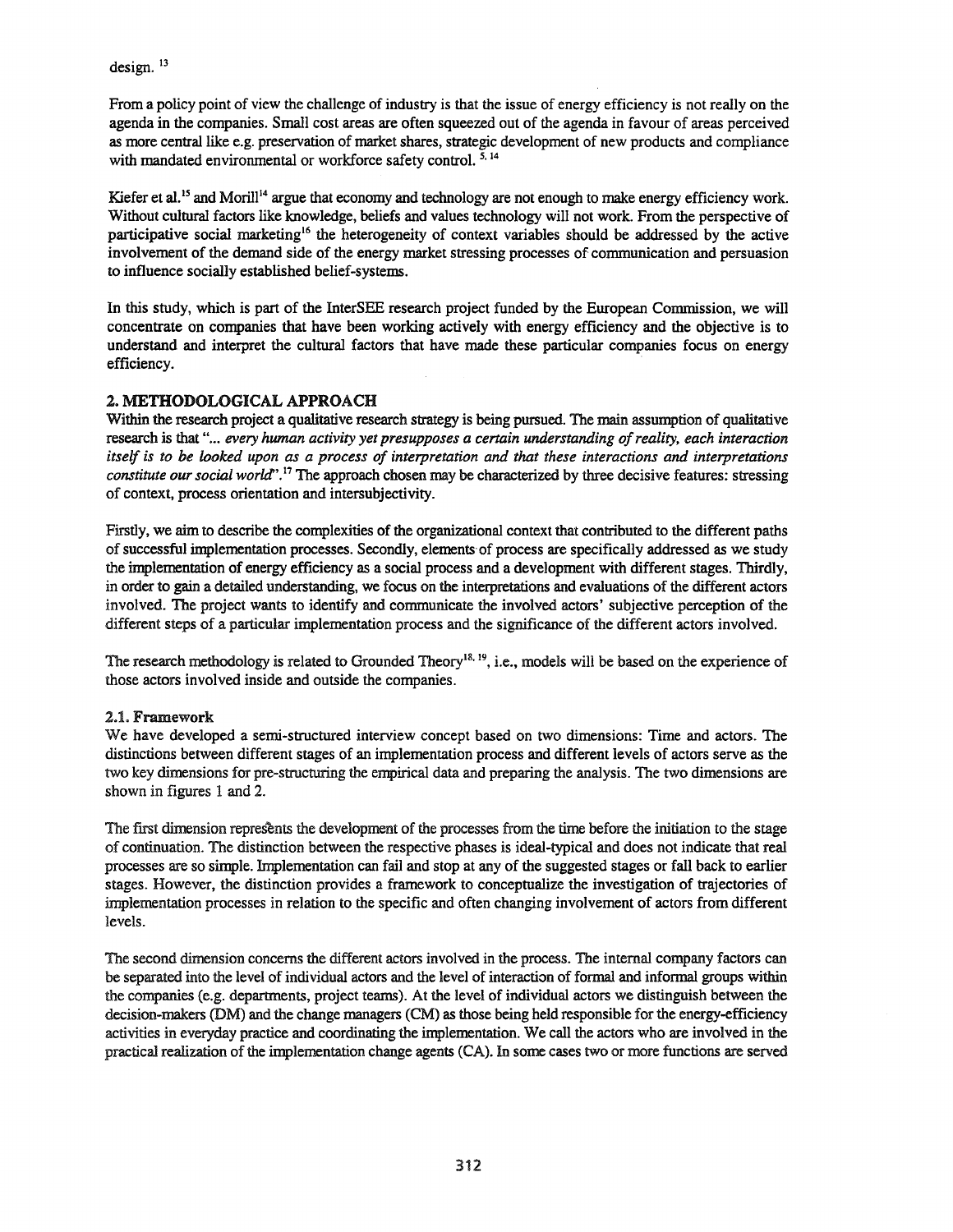by the same actor. Also, 'other actors' (OA) within the company - not directly involved in the energyefficiency measures - were interviewed in order to include their interpretation and receive data from a more detached perspective.

We do also identify different actors outside the company that may become relevant for the energy-efficiency activities: The relation of a company to similar firms on the market, its customers, energy suppliers, technology and energy-efficiency service suppliers, energy efficiency-programmes and all kinds of interest groups may be part of an external social network related to internal company activities. Additionally, the interaction of a company's activities with legal, economic and political frame conditions has to be taken into account.

The interview concept has been kept open for the independent comprehension of the interview partners. It has been sensitive to changes, ambiguities, partner interpretations, interactive processes of learning between the partner and the interviewer.

#### 2.2. Data Sources and Analyses

The sample of case studies provides a wide structural variation of the research objects.<sup>20</sup> We have completed 9 case studies. The cases are based on 37 interviews and review of documents.

The companies and measures differ in character, scope and context. This heterogeneity will be used when we investigate the similarities and differences across the cases in relation to the frame conditions, company cultures, individual and joint activities etc. The selection criteria for the case studies have included the realization of efficiency potentials and continued change in internal company activity. As common in qualitative research, we have applied a multitude of perspectives. Therefore, multiple respondents at different levels of the companies and from different functional affiliations have been interviewed. We began our interviews with the actor who was (officially) most involved in the implementation processes. We have used the frrst interview to point out our next interview partners. We also used this method in order to find out which external partners were most important. A triangulation of different data have been used to achieve a detailed understanding of each case. The heterogeneity of the data about each case is regarded a necessary precondition for achieving reliable outcomes.

Data are analysed within each site as well as across sites to detect similarities and compare differences. The analysis transforms the variety of subjective descriptions and evaluations into an intersubjectively comprehensible form (i.e. our transformation of the observations can be verified by other researchers). The derived models are based on the analysis of the first nine cases and describe the processes in terms of an interaction of subjective perceptions, contextual conditions, actions, and consequences that may be considered as fostering factors for the successful energy efficiency activities. The search for systematic similarities reveals different dimensions of successful social change, and their fostering factors are related. Differences in organizational conditions and change processes allow useful contrasts to generate prototypes for generalization. The common logic within the different stages of research leads to a systematic proceeding according to our framework. By conducting an in-depth analysis in the different case studies, a closeness to the real-world processes is assured. The resulting models of change and the respective fostering factors thus are empirically valid as they can account for the unique data of each site. A constant comparison across the types of evidence will be pursued in the analysis of further cases to control the conceptual level and the scope of the emerging models.

### 3. INTRODUCTION TO CASES

Out of the nine cases, three cases are from Germany (no. 1-3) and six from Denmark (no. 4-9). All cases have been active in relation to energy efficiency – although the activities have many different appearances. All have been more active than what we consider typical for companies of similar size, energy intensity and branch.<sup>1</sup>. <sup>2.3</sup> The companies have different ways to approach energy efficiency, e.g. regarding organization and involvement of staff. The companies are small or medium-sized production sites and are not energy-intensive. Key features of the cases are:

<sup>e</sup> Company 1 - a cable producer with 190 employees - has been a pioneer in relation to implementing EMAS (Environmental Management and Audit System) in a medium-sized company. Persons responsible for energy are appointed in every department and the experience with involvement of staff in energy and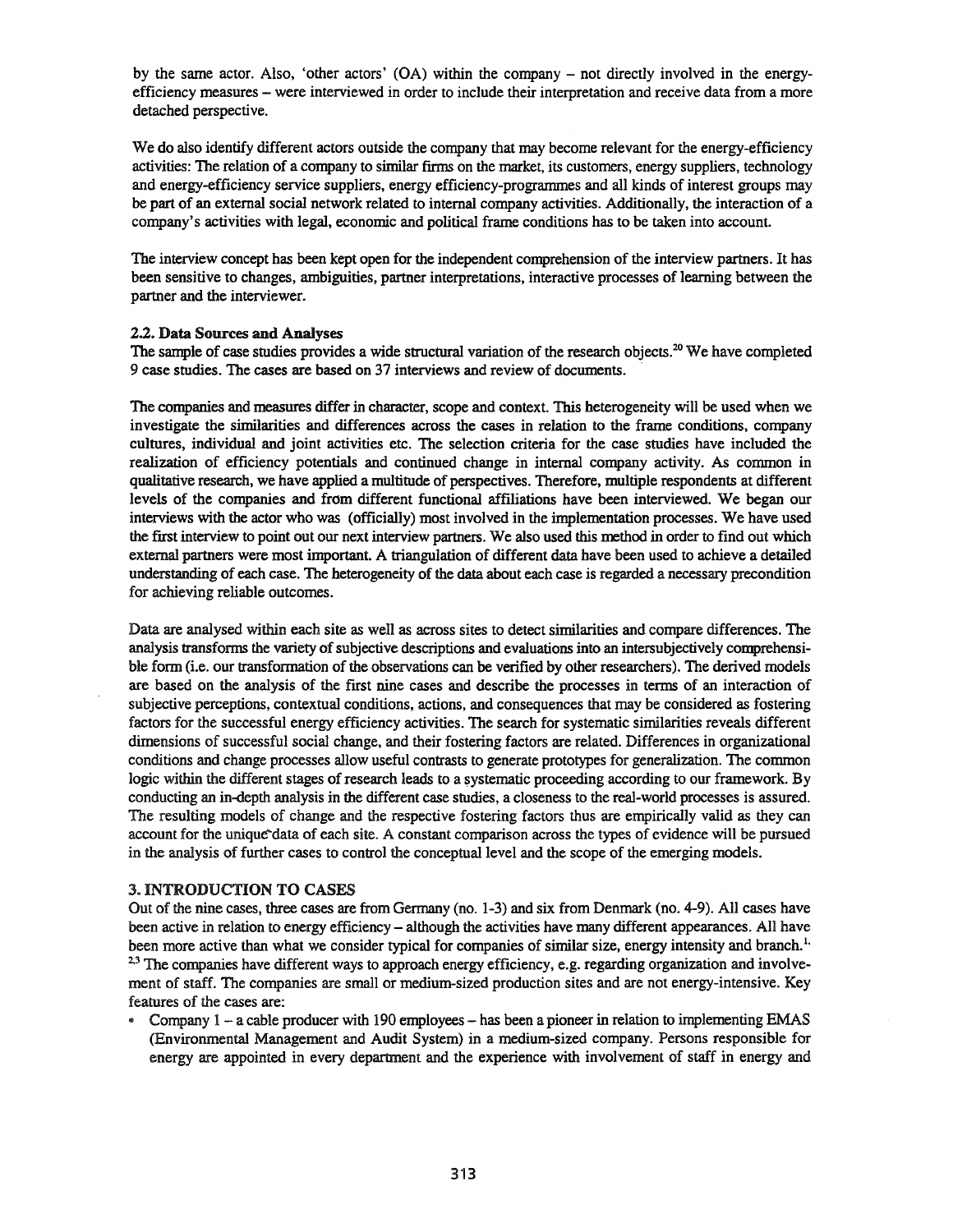environmental issues is considered characteristic for this company.

- The largest energy savings have probably been realized in company  $2 a$  manufacturer of semiconductors, 300 employees. It has invested in a combined plant for production of power, cooling and steam. The management was used to complex projects and chose to coordinate the project itself. Still seven years after the investment the system is not working as expected. The process has been a negative experience for the company.
- Company  $3 a$  small galvanization firm with 35 employees  $-$  has set up an energy-management system and invested in computer-based process control and efficient air compressors. A catalogue of behavioural order has been established in case of reaching the capacity of the local electricity system.
- In company  $4 a$  manufacturer of plastic pipes with 400 employees  $-$  the energy activities are deeply rooted with other social activities like prevention of work accidents, water savings, and recycling of plastic materials. The company has a formal (written) philosophy stating that the environment must be respected and that it shall be an attractive working place. The company has won several prizes, including a ED prize for its environment activities. Many investments for energy efficiency have been made, e.g. in natural cooling.
- Although, company  $5 a$  printing company with 50 employees  $-$  is among the smallest in the sample, it has employed an engineer as environmental coordinator. The company has been a pioneer in relation to implementing an environmental management system. Energy and environment are integrated in the general management system - which includes an individual contract and detailed description of rights and responsibilities. Activities have included improvement of a new humidity and ventilation system.
- The success in relation to company  $6 a$  producer of juice with 300 employees  $-$  is in the continued use of energy management and the positive involvement of suppliers of equipment. The philosophy of energy management has been spread to other companies and to energy advisers through a professional association and lectures. The merger with another company has increased the time pressure on key actors, and has made it difficult to develop the activities further.<sup>12</sup>
- .. Company 7 a manufacturer of chip boards, 50 employees has been a pioneer with computerized data collection of key fIgures on electricity consumption and has realized several projects in relation to compressed air, motors and drives. Diffusion has taken place to the mother company and to other companies in the region. Harsh economic conditions put a damper on the activities and investments in energy efficiency.
- Company 8 a producer of juice, 50 employees has gone through two energy audits and have in both cases realized central parts of the recommended projects. The internal capacity in relation to energy is limited, but through the audits results have been achieved.
- Company  $9 a$  textile company with up to 230 employees in the peak season  $-$  has experienced a dramatic growth, and did not worry about energy costs before an energy audit report from the electricity utility was delivered. The success of this case is related to the decision to realize the seven large projects from the audit.

All companies have invested in energy-efficiency projects. The success is clearest in five of the companies (1, 4, 5, 6, and 7). In these companies the activities are expected to continue and develop.

# 4. THE PATHS TO SUCCESS

We will now elaborate on the issue of the dynamics of implementing energy efficiency. By presenting our analysis of two selected cases we want to demonstrate the importance of social processes within the companies and the specific function of external contacts and the development of social networks. At the current state of research both issues seem to be of significance for a lasting success with energy efficiency. The two case studies are based on four in-depth interviews each. We will present the individual trajectories of energy activities in the companies and a common pattern of success. The patterns will be presented by describing the relations between fostering factors and activity. The research questions are: *Why and how did the success come through?*

# 4.1. Fostering Factors in the Process at the Cable Producer

The first case study (see figure 1) is about the activities in company  $1 -$  the cable company  $-$  in relation to implementing an environmental management system (EMAS). In this context they also focus on energy, e.g.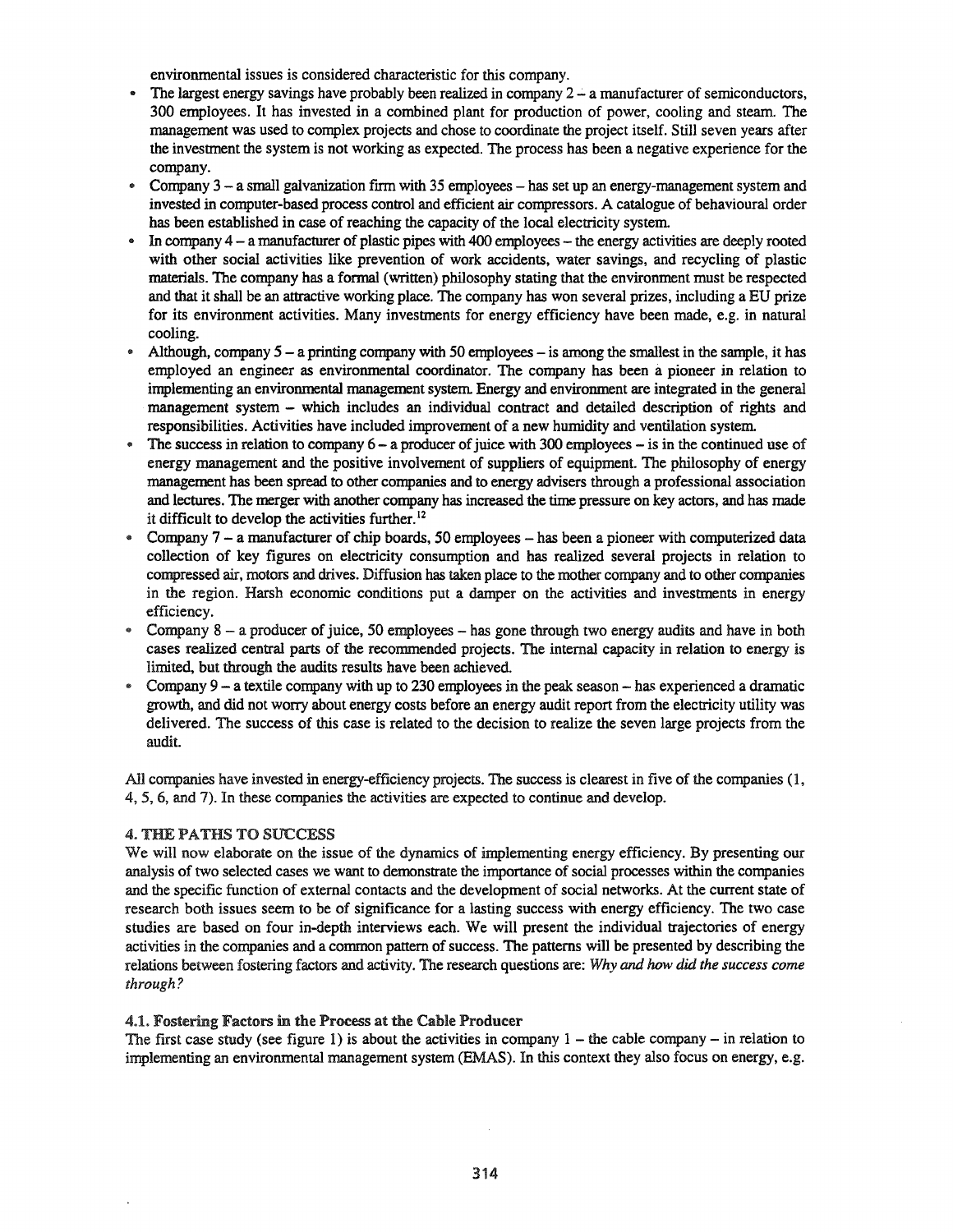a ten-year-plan to replace all motors and drives.

In the past - before the initiation of the EMAS-project - efficiency measures were hardly undertaken. If any, the activity was a passive reaction to an unusual high energy bill or a sudden breakdown of equipment. Unsatisfying experience within a quality certification process (it is perceived as a too formal approach) made the company decide to develop an own strategy that is consequently oriented towards the special context and circumstances within the company and to the position on the market. The cable producer - using PVC in production - is well aware of the public discourse on this topic and started R&D-activities for halogen-free substitutes for certain applications. The decision-maker's (and company owner's) vision for the company reflects a will to take on social responsibility.

The decision maker (DM) represents a type of entrepreneur with centralized power at the same time providing support and motivation for the staff. As to DM the **arousing event** for the activities to develop an environmental management systemhas been an external meeting with an official technical monitoring organization (TOv): *'1t was a more or less spontaneous decision to start an integrated environmental management. Many small* things have been done. There was the chance to put it all together and to present it to the public." Here the issue of customer expectations becomes clear.



Figure 1. Fostering Factors at the cable company

The permanent market pressure can be seen as a further contextual background that made the company look for energy-saving potentials. Furthermore, it shows the anticipation of long-term advantages on the market that have become especially relevant within the decision process. DM: *'1mage building is possible and successful.* Daily business results, however, are hard to identify and for the moment not very likely. In the long run we expect and believe in advantages. We want to be a company having a clean slate and demonstrate this. I really *want to improve the image ofentrepreneurship in the public".*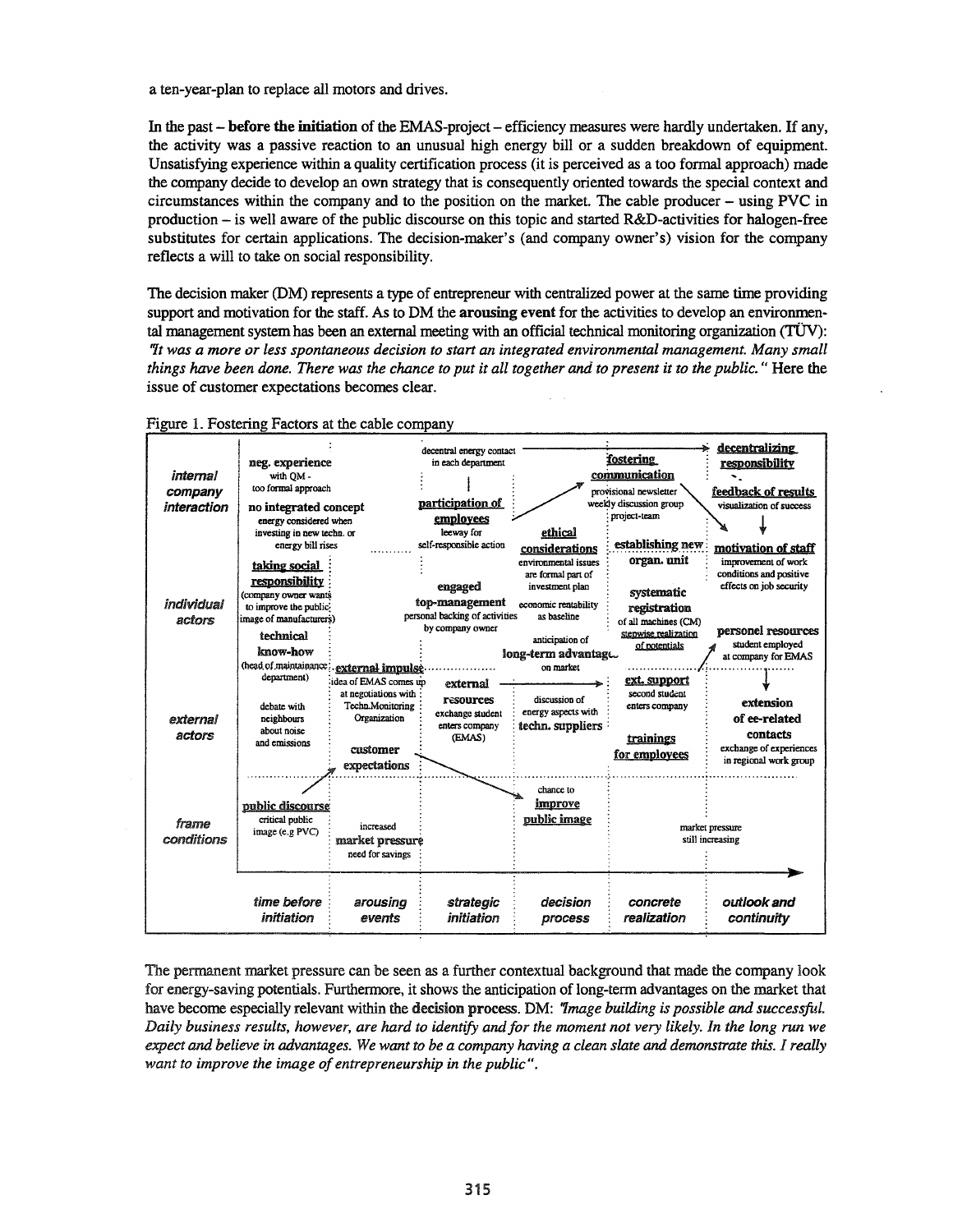In the **initiation** and the **realization** of the project external personnel resources have been used. When a student (EPl) entered the company to work with his practical traineeship, DM decided to put him in charge of the development of the environmental management system. The student became project leader working closely with CM, the head of the maintenance department. CM perceives the company owner's (DM) understanding of leadership as very helpful for self-responsible activities of middle management and employees. DM as the engaged top manager assured a personal backing of activities which was a fostering factor in the initiation of the project because - as a result - no personal risk has been perceived by CM or CA who are directly in charge ofthe implementation process. A second student (EP2) who entered the company during the realization of the measure states: *'The company leader's personal backing allowed us to establish ourselves in the company as a somehow accepted unit, butseparatedfrom normal production business. We had all the freedom we needed* to experiment. There was no pressure for time or results and we always had a hundred per cent support and *backing by the company leader. "*

In the realization of the project, new organizational units have been established somewhat apart from the pressure of daily production. In order to create a dense internal cooperation an environmental committee was established. Energy responsible persons have been appointed in order to foster the participation of employees. DM summarizes his experiences: *"Environmental protection depends on the personal involvement and engagement ofstaff. An environmental committee meets once a week. Energy issues are ofcentral importance. Additionally an energy responsible person has been appointed in every department, selected due to his already shown engagement for environmental issues in general, not regarding his hierarchical status.* " External company training for the middle management and employees takes place regularly.

The external support by the second student (EP2) has become an internal support, because after finishing his studies he has been employed to continue his work at the company. The company managed to bring about further external support by initiating different external meetings on environmental issues and energy. This led to a further important fostering factor especially relevant for the continuation of activities: the extension of external contacts related to energy efficiency. The cable producer takes part in an official study on EMAS in in small companies and helped to establish a regional cross-branch workgroup on environmental management. DM: '14 *regional group has been established to exchange experience with issues related to environmental* management. We have a very close, fantastic cooperation. We meet every two months and it is astonishing that *everyone can leamfrom everyone in spite ofthe differences in branch, size and organization. We can provide the experience ofstaffintegration, others have perfect technical management systems. "*

For the continuation of activities the case shows that the communication and feedback of results is an important fostering factor. DM states: 'j\ *crucial supportive successfactor is the feedback ofresults, success has to be visualized due to its often abstract character.* " As to the decision-maker the company has installed discussion groups and an informal newsletter to increase the internal communication of the topic and foster the motivation of the staff: *'The acceptance of efficiency measures is often supported by the resulting improvement ofthe working conditions (filters, noise reduction, better lighting).* (..) *The illustration ofbenefits, especially economic ones, is necessary. When informed, the staffrealizes that energy savings contribute to the overall performance of the firm and thus to their personal job situation.* "

#### 4.2 Fostering Factors for the Plastic Pipe Company

As our second example we analyse the successful implementation of an energy accounting system in company 4 - the plastic pipe factory (see figure 2). Before the initiation of the measure the company had already taken social responsibility in terms of a general concern for the environment (e.g. recycling of material, reduced water consumption, improvement of work environment). Energy is part of the company's strategy for environmental care. Having a positive image is perceived as important both in relation to customers and employees. The public discourse and critical public image of companies using PVC in the production can be seen as a fostering background variable for the environmental activities within the company. Within the company experience with quality management and an environmental care system existed. Looking back on the efforts of external communication the company's change manager (CM), who is in charge of the realization of the energy accounting system, reflects on the enforcement of the pioneer's attitude within the company: *'The reason for* using the water savings in public relations, is that the area is so well documented that the medias care to write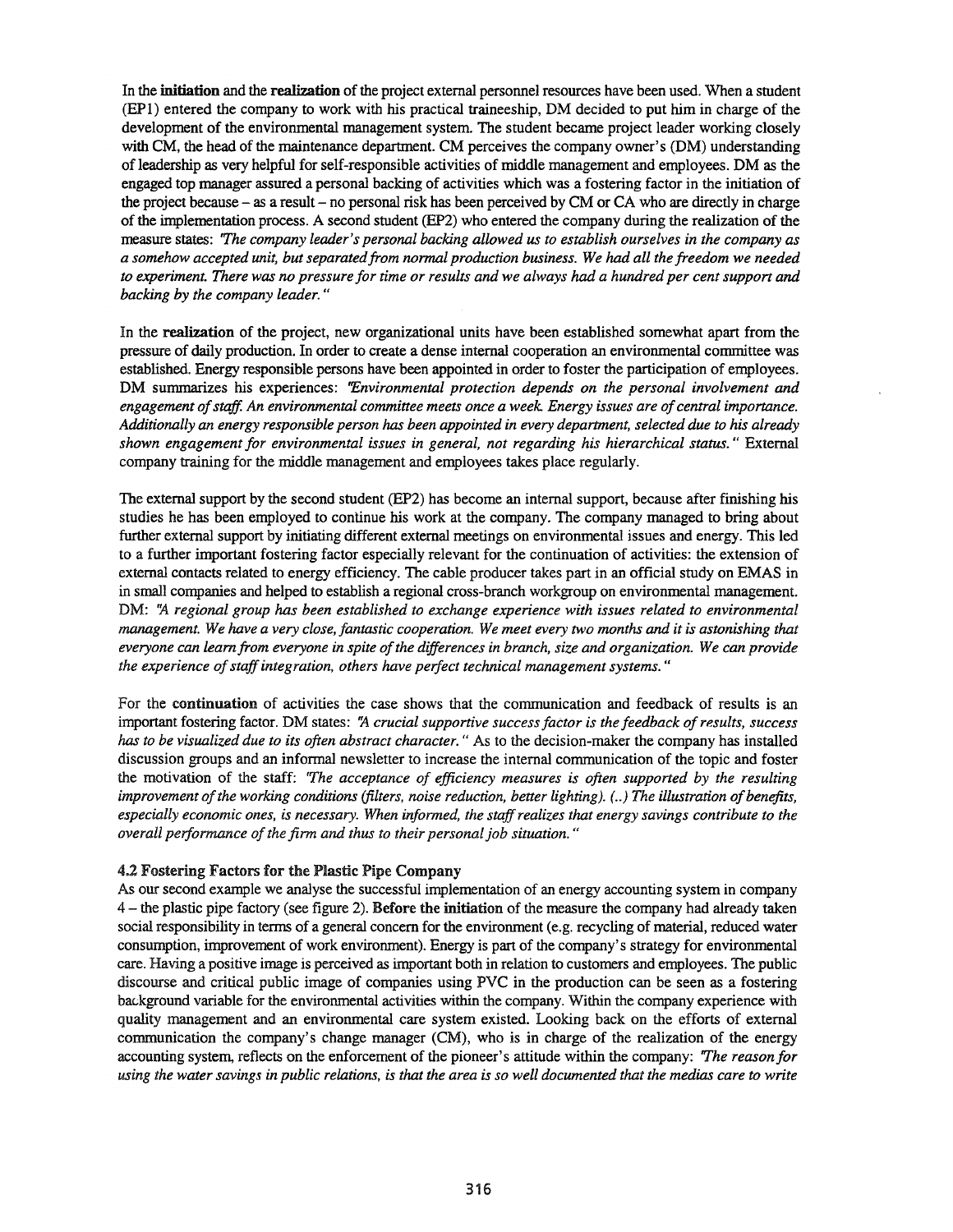about it. The local water utility mentioned us in the annual report which is published in the local newspapers *as those who did it again, and* as *a good example for others to follow. That's nice. "*

Data clearly show that there has been a decisive external impulse that served as an arousing event for the implementation of the energy accounting system The local electricity utility proposed the pipe company to participate as a pilot project on electricity savings.

The utility consultant was an important external partner (EP) as well in the initiation as later in the realization ofthe project During the stage initiation there has been a close cooperation between CM and EP. The change agent (CA), who has been in charge of the practical technical changes, also took part in this cooperation: *'The first year ofthe energy accounting the consultants brought moveable measuring instruments. The production* was seen in relation to the consumption, and it was decided to put up some meters. In cooperation with EP *there* has *been a consideration about which type ofover-consumption could arise from the production, and how detailed the meters should be put up.* " In the beginning the consultant took all measures home and made monthly reports. Later in the process CA took over this work and prepared detailed information on energy consumption for selected departments of the company in form of key figures. At this point a transfer of knowhow can be observed.



Figure 2. Fostering Factors at the plastic pipe company

In the decision process a mix of motives has been relevant. The integration of environmental considerations in the company's overall strategy supported the decision. Energy savings, incentives (subsidies) and the anticipation of upcoming regulations  $(CO<sub>2</sub>-tax)$  were decisive arguments in favour of the decision.

The pipe factory has made many investments in the concrete realization, but has also invested resources in the organizational dimension. They have involved all departments and communicate the concern for environ-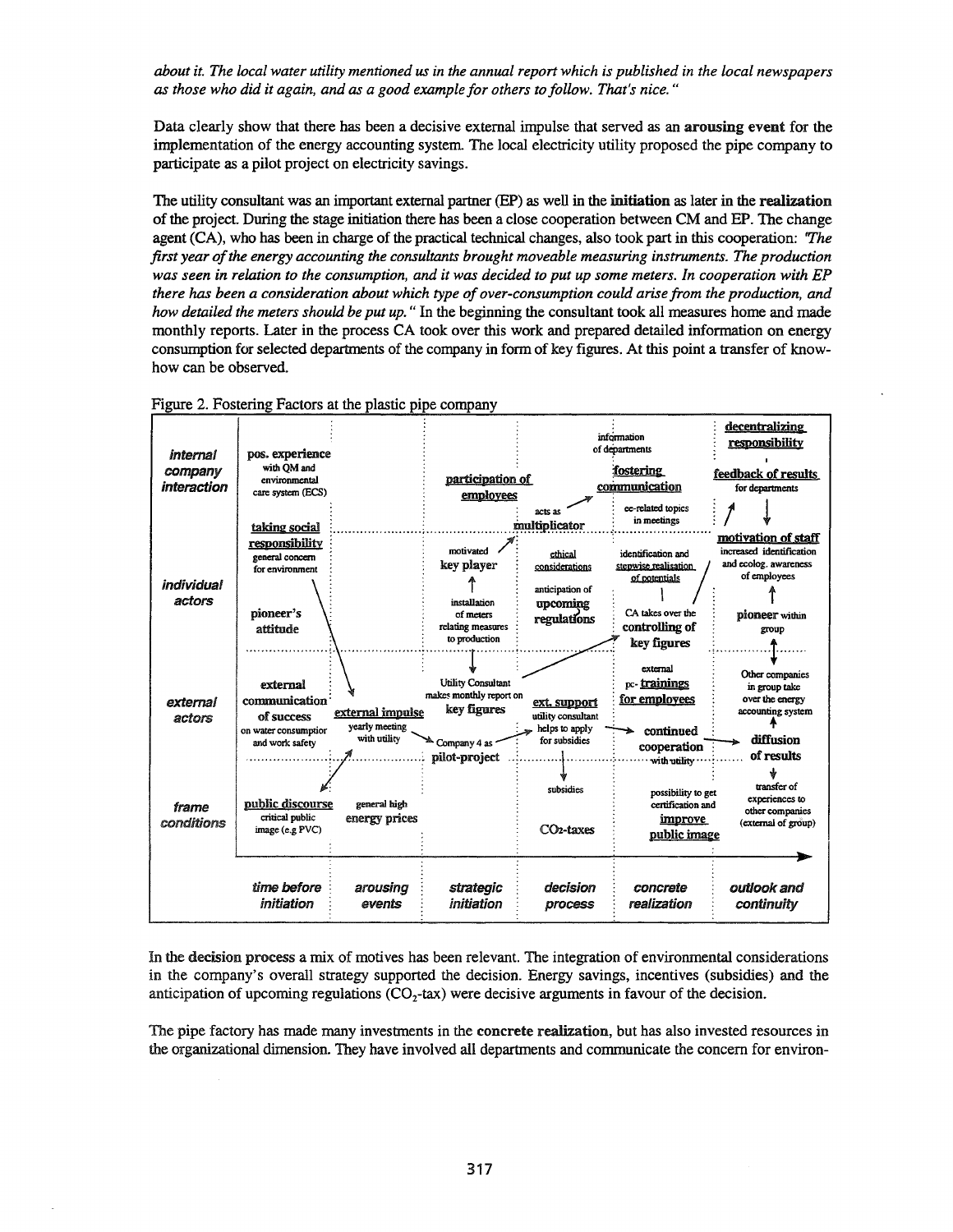ment to all the employees. The participation of employees already started at the stage of the initiation An intensified communication of energy issues in meetings and the feedback of monthly key figures to selected departments have led to an increased identification of employees with the company. Although only CM and CA are directly involved in running the energy accounting system a decentralization of responsibility in terms of energy consumption has taken place. The change manager states: 'It's *important* to *decentralize* the *responsibiliry. The one who uses the energy must know it.* " Another leader states: *'Today you can't use the* robot-like discipline. Only a few people want to be told what to do, without thinking about it at all. Today, the attitude is that people want responsibility and varied work; that is the way we work in this department".

There is a widespread awareness that the project contributes to the development of the company and the protection of the environment. CA perceives the external cooperation with the utility consultants (EP) as a fostering factor in the stage of realization and continuation of activities. *'1f new projects are started, and I* do not have the time to investigate the field, we will use external consultants. The consultant makes a report, *which gives proposalsfor the procedure. i.e. the consultants are now Llsed to advise for specific projects.* "Due to the success of the project a diffusion of experience and activities has taken place into two directions. On the one hand. the utility consultant uses CA's experience for the planning of new projects in other companies, and on the other hand. the group of companies of which the pipe factory is part decided to take over the system. CM said: '1 *have raised the question about making [the energy accounting system] a part ofthe concern's* policy. It is nice to be able to present a fully developed system, on computer, from being a development project *to an everyday happening.* " The positive feedback of results both from internal and external groups is a fostering and motivating factor for CM. The history of activities and the development of the company within the group have led to certain expectations resulting in a pressure for new investments. eM states: *'We have* during the years established a position in the group, where the company in relation to the environment is seen as being in the front. This position works as a whip for us, because if we want to keep the position, we have *to present a new initiative every year. "*

#### 4.3. Similarities on the Paths to Success

The analysis of the first cases proves that our framework provides a viable structure for proceeding – as well in data collection as in data analysis. The variety of the two cases shows that the successful implementation of energy efficiency may not be looked upon as an instantaneous event, but rather as a long-term process of social and technical change - especially when the companies tend to continue activities in energy efficiency. This calls for a strategic orientation and a systematic approach within the companies.

The outcomes of a comparative analysis point – despite all individual trajectories – at interesting similarities (underlined factors in fIgures 1 and 2). These common features will now be summarized on a more aggregated level. This has been done by relating the fostering factors to (1) the internal know-how in relation to technical aspects of energy savings, (2) the degree of decentralization of energy efficiency activities. (3) the dependence of activities on key actors within the processes, (4) the importance of technical and economic arguments, (5) the embeddedness of energy activities in similar activities concerning the environment. and (6) the importance of external impulses-and the integrauon of external support.

Table 1 gives a view of each dimension :n relation to the fostering factors across the nine cases and practical activities or supportive frame conditions that may bring about the fostering factors. We hold that these six dimensions are of central relevance as they were central topics in all the cases. In practice. the importance of the interrelations and mutual dependencies between the dimensions varies from case to case and leads to the specific dynamics for the single companies.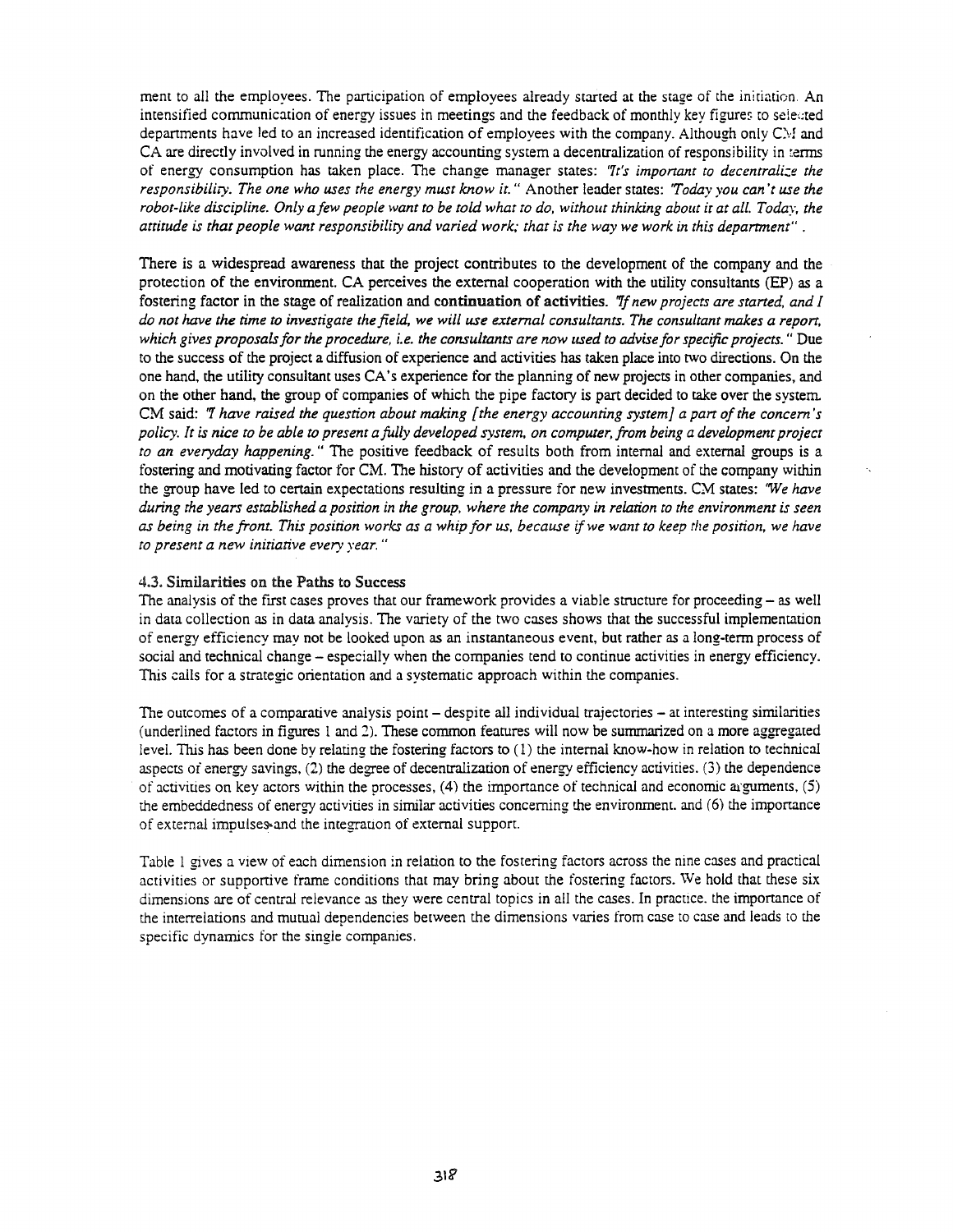Table 1. Central dimensions of successful implementation of energy efficiency

| Dimensions                                                                                      | <b>Fostering Factors</b>                                                                                                                                                      | <b>Supportive Activities and Frame Conditions</b>                                                                                                                                                                                                            |
|-------------------------------------------------------------------------------------------------|-------------------------------------------------------------------------------------------------------------------------------------------------------------------------------|--------------------------------------------------------------------------------------------------------------------------------------------------------------------------------------------------------------------------------------------------------------|
| Internal capacity in relation<br>to technical aspects of en-<br>ergy savings                    | Internal company technical<br>know-how<br>Qualification of employees                                                                                                          | Workshops and training                                                                                                                                                                                                                                       |
| Degree of decentralization<br>of energy efficiency activi-<br>ties                              | Participation of employees<br>Decentralizing Responsibility<br>Fostering internal communication<br>Motivation of staff                                                        | Project teams, proposal system, suggestion contest<br>Decentralized energy contact<br>Information meetings, newsletters<br>Feedback of results by visualization of success<br>Communication of positive influences on job<br>security and working conditions |
| Dependency of activities on<br>key actors within the pro-<br>cesses                             | Promotion by top management<br>Motivated key player                                                                                                                           | Taking social responsibility<br>Leeway for self-responsible action coordination of<br>activities                                                                                                                                                             |
| Importance of technical and<br>economic arguments                                               | Perception of economic benefits<br>Financial Incentives                                                                                                                       | Evaluation of pilot project<br>Calculation of key figures<br>Subsidies (e.g. for audits)<br>Green taxes (e.g. CO <sub>2</sub> -tax)                                                                                                                          |
| Embeddedness of energy<br>activities in similar activi-<br>ties concerning the environ-<br>ment | Systematic and integrated<br>approach<br>Ethical considerations as part of<br>overall strategy                                                                                | Experience with environmental management<br>Taking social responsibility by integrating environ-<br>mental issues in investment plan                                                                                                                         |
| Importance of external im-<br>pulses and integration of<br>external support                     | Support by consultants<br>Exchange of experience and dif-<br>fusion of results<br>Perception of long-term advan-<br>tages on the market and chance to<br>improve public image | Energy audits<br>Extension of EE-related contacts, e.g. with other<br>companies for new ideas and impulses<br>External communication of activities                                                                                                           |

# 5. DIFFERENT TYPES OF SUCCESS

The nine cases are different in many ways. Two countries. eight industrial sectors and a variety of company sizes are represented. Nevertheless, if we look at the type of success, we can find some similarities despite formal differences. The "type of success" is based on an evaluation of today's activities according to the six dimensions outlined in the previous section.

The research team have judged each company on these dimensions. We have used all interviews from each company. When contradictions appeared. we have made our evaluation from our overall impression of the process. Figure 3 illustrates how the nine companies are distributed in the twO tirst dimensions. The nine cases are grouped in three clusters. Each cluster represents a type of success.

- A. Little internal energy expertise. Achieving success without investment in internal expertise is possible. Companies 3. 8 and 9 have done so. They rely heavily on advice from external expertise. e.g. when they arrange for an energy audit with years' interval. They use their general organization to deal with the issue of energy efficiency. The continued success in these companies are dependant on external actors.
- B. *With energy expertise.* Some companies have built up technical capabilities concerning energy efficiency. This can be in relation to energy accounting with collection of information on energy use and calculation of key figures. Also, the companies might have practical experience with carrying out various energy savings. These companies do not attach importance to involvement of staff in the process of energy savings. It is seen as a predominantly technical question. The companies 2. 6. and 7 are of this rype.
- C. *Wirh energy expenise and with involvement ofstaff.* A third type of companies have combined L.'1e internal technical capacities with an extended focus on organizational aspects like motivation of staff. inclusion of energy awareness in all practical aspects of the company, e.g. including development of products. production methods. Company  $1, 4$  and 5 are this type of success. In some companies it is regarded a strength that many employees know the arguments for energy efficiency and see the results.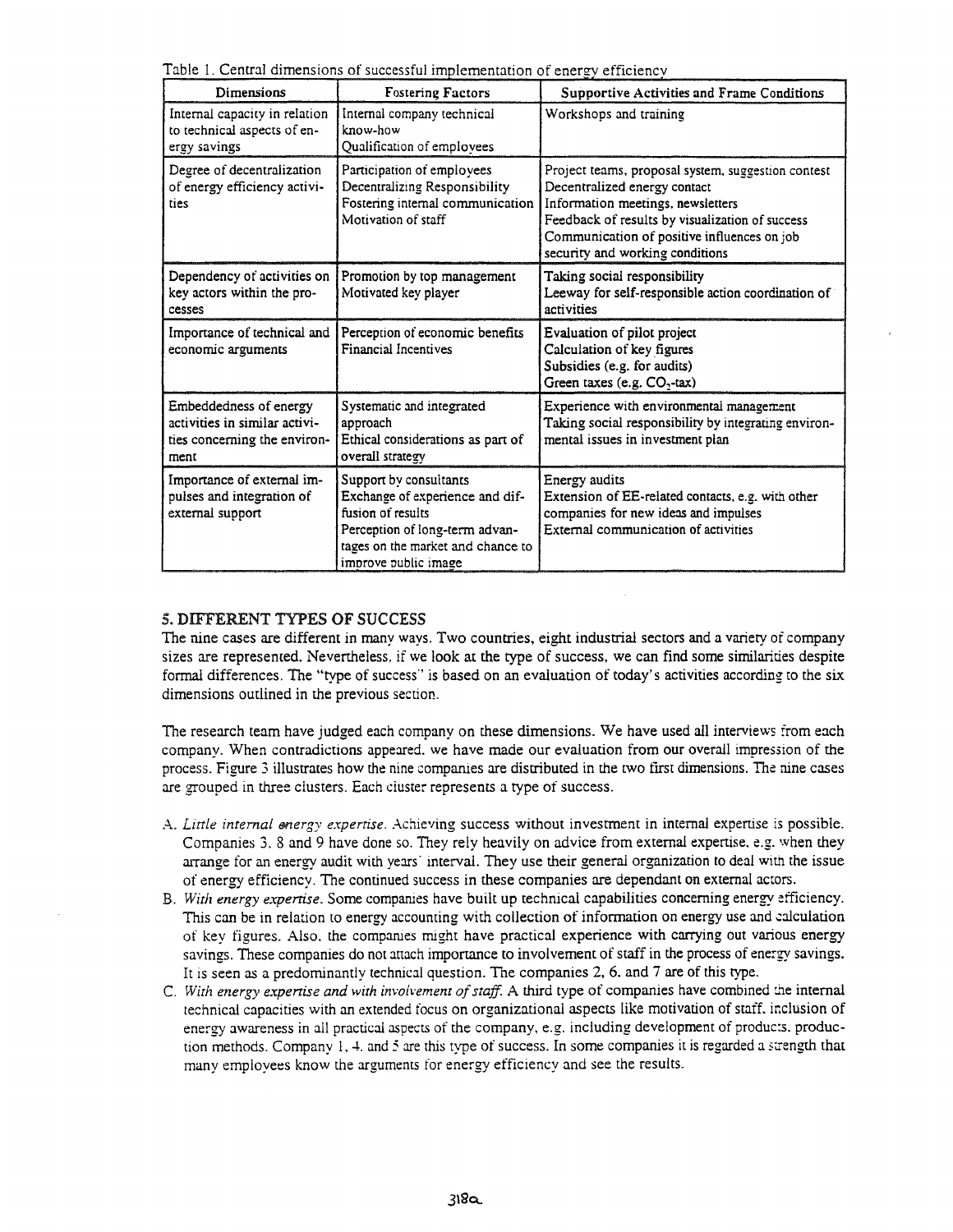Figure 3. The nine companies shown in the two first dimensions



Within our sample of cases we have not found examples in the upper left corner in figure 3. Involvement of staff seems only to take place after some internal expertise has been gained.

*Key actor:* The activities are often pushed forward by a key actor. In the type B and C companies we interpret the activities as dependent on the actor, the change manager. The role of the key actor is very ambivalent. On the one hand data clearly show that he has an important function in the process to foster and coordinate the internal and external activities. On the other hand, the institutionalization of a key actor may also lead to an isolation of his work. In some type C companies it is our impression that the future processes are less dependent on the present change manager because of the broad involvement of staff. The type A companies (without internal energy expertise) are generally vulnerable because the activities are only loosely connected with the organizations. The cost of this is a high dependance on external actors, like technology suppliers or consultants.

*The importance* of *technical and economic arguments*: In general the many interviews reveal a traditional costbenefit view on the energy activities. In the type C companies we have found a broad understanding of economy, e.g. stating that many important issues cannot easily be expressed in monetary values. The A companies work with energy because it pays. Although, often the economic calculations are very rough and it is not possible to control that the expected savings have been realized. With the lack of internal technical capacity managers in these companies have to trust when the external actors say a projects is profitable. As shown above considerations about technical and economic arguments are sometimes being mixed with ethical considerations and the vision to improve the company's customer relations or the identification of employees. Technical and economic issues are mostly considered within the decision process. But in order to become aware of the potential benefits of energy efficiency external impulses seem to be important. This holds all types of companies - a strong link to the dimension on external support.

*Environment:* The three C-companies (with energy expertise and with involvement of staff) are all working seriously with both energy efficiency and environment Often the two areas are closely integrated. The weight these companies put on the involvement of staff could rise from the fact that the issues of energy and environment together encompass most activities and that a central responsibility is not adequate. A link of energy savings to the issues of work safety and production quality is also perceived. These companies also seem to have a general company culture or philosophy of staff involvement and the activities in relation to energy and environment may be a suitable area to practise and support this philosophy. The way energy efficiency is organized has grown out of the general organization. Other reasons - far from the energy issue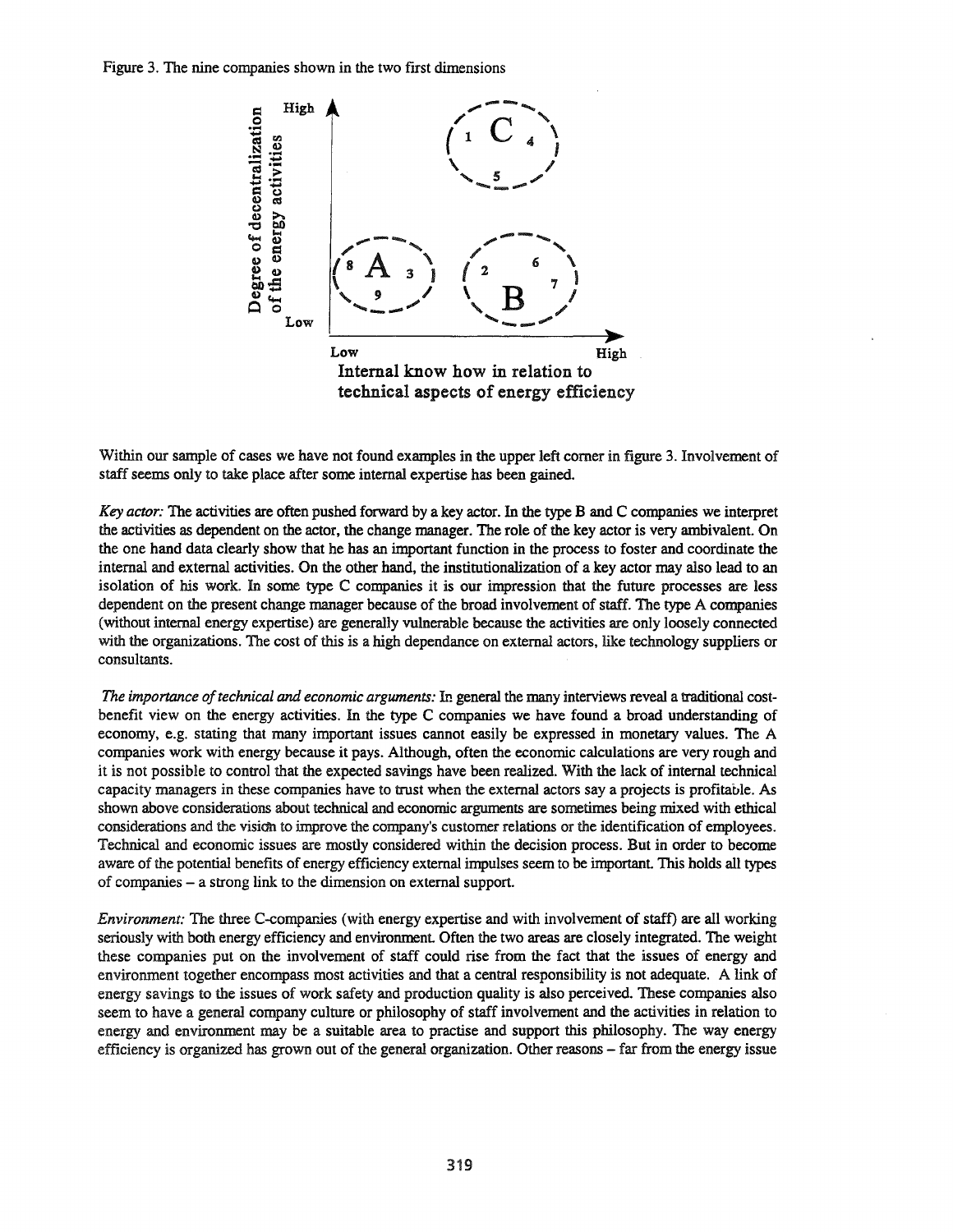- have formed the way each company organizes its production. While traditional energy accounting is technical oriented, environmental schemes like the European EMAS (Environmental Management and Audit System) include an obligation to communicate the procedures and the environmental policy to all relevant employees. This might move the company in the direction of decentralization. The issue on the environment is rooted in the public debate. The companies wish to have good relations to close by neighbours and local communities. A positive image can be valuable in relation to new employees and to customers. Environment is not an important issue in type A and B companies.

*The importance of external actors.* In all cases external actors have been active. Often advisors from the utilities and suppliers of technology have been used as important sources of information. The type A companies are very dependent on these external actors and in the two cases it has been the external actor (a consultant) who has taken the initiative to conduct an energy audit. Several of the type B and C companies are using free consultants from the utility and apply for subsidy from the government. Our impression is that they use these offers because the companies are active in the field - not visa versa.

We consider each of the nine companies successful, independent of how they have organized the work with energy efficiency. The type C companies are the most advanced, but this should not be considered as the best way to organize energy efficiency for all companies. Energy costs are marginal in most companies, and our case studies show the variety of ways in which energy can be handled.

### 6. CONCLUSION

*How* do *these selected companies work with energy efficiency?* We have focussed on companies with less than 500 employees from non-energy intensive sectors. All the selected companies have been active in relation to energy efficiency. With observation from the nine case studies we have argued for six organizational dimensions that can describe the way the companies work with energy efficiency. These dimensions are a first step in the direction of opening the "black box" model of companies.

It is our impression that the company culture encompasses all activities, and that the organization of energy efficiency activities is in many ways related to the overall company culture. If the company has a lean organization in general, this will influence the energy efficiency organization. Ifthe company has a tradition of staff involvement this will also be found in the organization of the energy activities.

*Why* do *these companiesfocus on energy efficiency?* The companies that work with both energy efficiency and environment (the type C companies) seem to be "pro-active" in their approach to energy. They foresee a benefit of the activities: Better relations to the authorities, the neighbours, the customers and the staff. While the cost savings are the fuels for the daily motion towards energy efficiency, the foreseen benefits might be those arguments that start and maintain the process. These companies use the external offers, like free electricity audits and subsidy for investments, but the general impression is that they do so, because they already have started the travel along the energy efficiency road. They have not selected this road because of these offers.

The type A and B companies seem more "reactive". They react to new signals, like  $CO<sub>2</sub>$ -taxes and subsidized energy audits, and start the work with energy efficiency. Especially the A companies need help from outside to cope with the challenge of energy efficiency. External actors like suppliers of technology or consultants are very important for the process.

*Policy implications:* The case studies illustrate that the implementation of energy efficiency is a social learning process and show the importance of continuity and diffusion of activities. Energy-efficiency measures are complex products. We have found a mixture of motives for energy efficiency and see a possible synergy between energy efficiency, other areas like environmental care, the possibility of company development, the increase of production quality, and work safety. In order to support key players in companies and to promote a decentralization of activities the extension of internal and external company cooperation is a decisive area Especially regular external partners of firms (utilities, equipment suppliers, consultants) have a key position in energy efficiency solutions. As to inter-fum relationships a process-oriented cooperation may contribute to the development of energy-efficiency related inter-firm networks.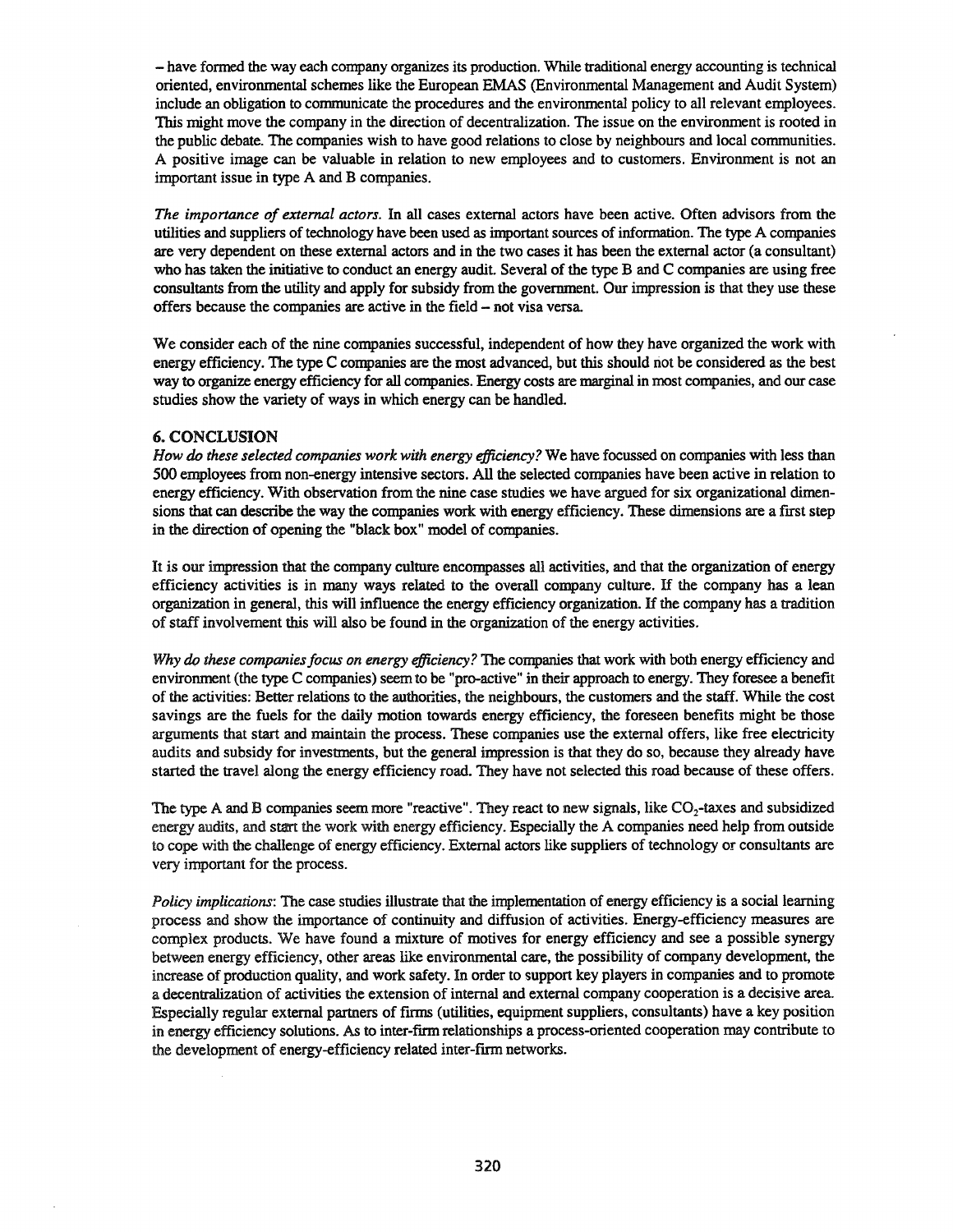The understanding presented in this paper will fonn the basis for a differentiated policy approach to industry. A policy focusing on the dynamic and social aspects of implementation processes including the identification of decisive actors on the demand side of the energy market.

# 7. ACKNOWLEDGEMENTS

The authors gratefully acknowledge the financial contribution of the European Commission (DGXll) and the Danish Ministry of Environment and Energy to the research project "Interdisciplinary Analysis of Successful Implementation of Energy Efficiency in Industry, Commerce and Service (InterSEE)" within the framework ofthe Socio-Economic Research Area of the JOULE Programme (Contract JOS3-CT95-0009). We also like to thank the InterSEE research partners: Wuppertal Institute for Climate Environment Energy (Wuppertal, Germany), Energieverwertungsagentur e.V. (Wien, Austria), Fraunhofer Institute for Systems Analysis and Innovations Research (Karlsruhe, Gennany) as well as Arnstein & Walthert AG (Zurich, Switzerland). A special thank you to the Wuppertal and Fraunhofer institutes who have supplied the data for the German case studies.

## **REFERENCES**

- 1 Togeby, M. (1989): *lndustriens erfaringer med energistyring og elbesparelser* (Energy accounting and electricity savings in industry (in Danish with an English summary). Copenhagen: AKF Forlaget.
- 2 Rosenberg, E.: M. Togeby and A.M.B. Christensen (1992): *Energi og investeringer- brugen afrentabilitetskrav* i *nordiske virksomheder* (Energy and investtnents - the use of profitability in Nordic companies) (in Danish with an English summary). Nordiske Semiar- og Arbejdsrapporter.
- 3 Togeby, M. and M. Kyhnau (1994): *Energisyn* i *mindre virksomheder* (Energy audits in small companies). Håndværksrådet.
- 4 Jochem, E. and E. Gruber (1990): Obstacles to rational electricity use measurements to alleviate them. *Energy Policy.*
- 5 DeCanio, S. (1993): Barriers within firms to energy-efficient investtnents. *Energy Policy.* Vol. 21, No 9.
- 6 Cebon, P.B. (1990): *Organizational BehaviorandEnergy Conservation Decision-Making.* ACEEE Summer Study on Energy Efficiency in Buildings.
- 7 March, J.G. (1988): *Decisions and Organizations.* Basil Blackwell Inc.
- 8 Schein, E.H. (1992): *Organizational Culture and Leadership* (2d Ed.). San Francisco, CA.: Iossey-Bass.
- 9 Powell, W.W. & P.I. DiMaggio (eds.) (1991): *The new institutionalism in organizational analysis.* The University of Chicago Press, Chicago.
- 10 Hakonsson, H. (1994):"Economics of Technological Relationships. *Economics ofTechnologies.*
- 11 Pedersen, *I.S.* and F. Dobbin (1997): *Constructing Organizations: Neoinstitutionalism and Organizational Culture.* Papers in Organization, No. 21. Institute of Organization and Industrial Sociology. Copenhagen Business School.
- 12 Klok, *I.* (1997): *Successful Energy Conservation at Rynkeby.* Copenhagen: AKF Forlaget.
- 13 Wehner, T.; A. Raeithel; C. Clases and E. Endres (1996): Von der Milhe und den Wegen der Zusammenarbeit. Theorie und Empirie eines arbeitspsychologischen Kooperationsmodells. In: Endres, E. and T. Wehner (eds.): *Zwischenhetriebliche Kooperation.* Beltz Psychologie Verlags Union, Weinheim
- 14 Morrill, J.H. (1994): *When the Straight Line is not the Fastest Route: Counterintuitive Approaches to*